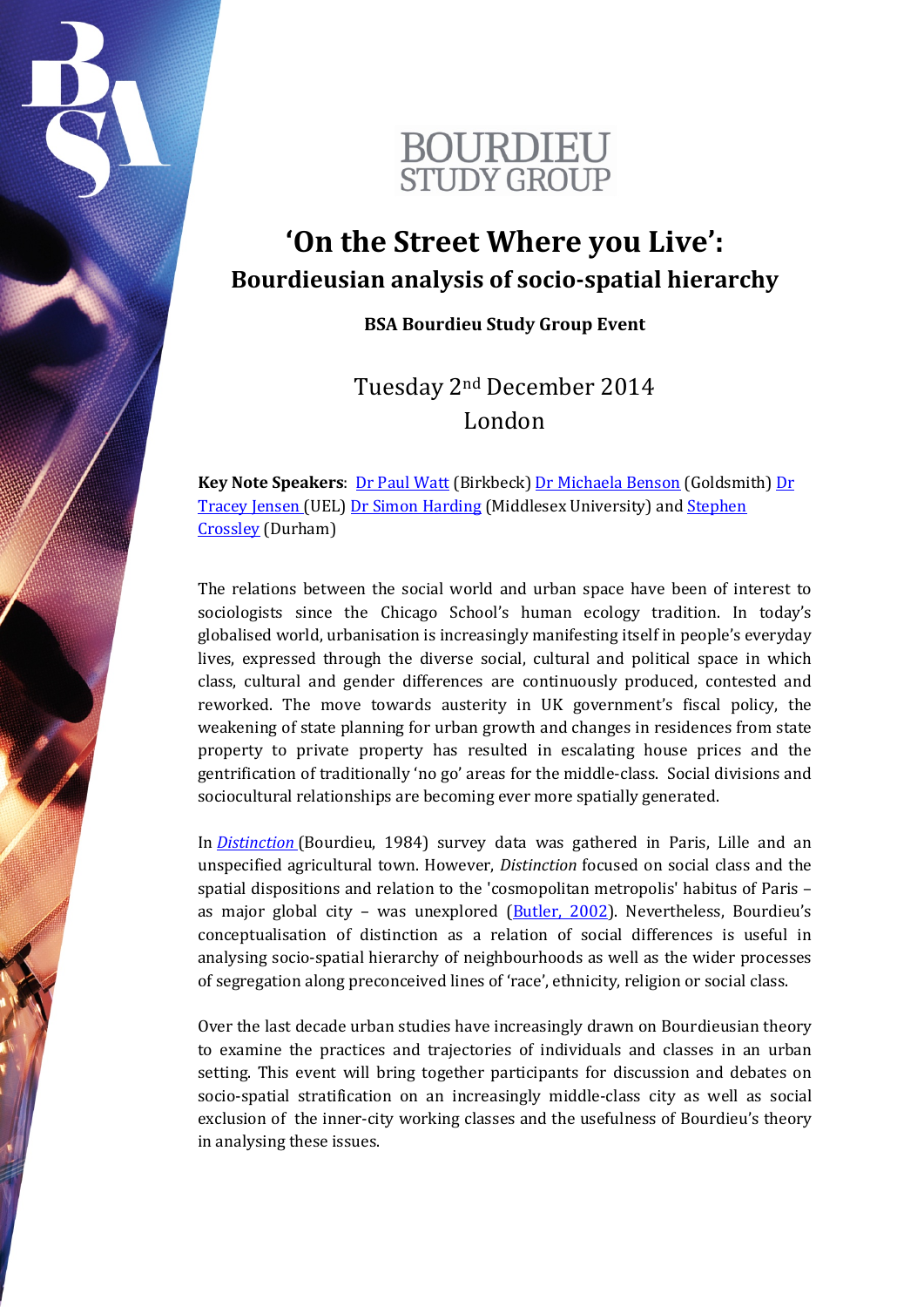## **Timetable**

**9.15-9.45** Registration and Refreshments

**9.45.10.00** Introduction

**10.00-11.15** Key Note: **Dr Michaela Benson** (Goldsmith) Place-making? Middleclass residential choice, trajectories and dynamics.

**11.15-11.30** Comfort Break

| 11.30-13.30 Panel Key Notes:                                                                                                                    |                                                                                                                                          |                                                                                                                              |  |  |
|-------------------------------------------------------------------------------------------------------------------------------------------------|------------------------------------------------------------------------------------------------------------------------------------------|------------------------------------------------------------------------------------------------------------------------------|--|--|
| Dr Tracey Jensen (UEL)                                                                                                                          | <b>Stephen Crossley</b>                                                                                                                  | <b>Dr Simon Harding</b>                                                                                                      |  |  |
| A Good School and a<br>Decent Cup of Coffee:<br>connecting the mundane<br>desires of parental<br>gentrifiers to the politics<br>of displacement | (Durham)<br>'Looking at the family<br>from the inside out': social<br>space and symbolic power<br>in the Troubled Families<br>Programme. | Middlesex University<br>The Street Casino:<br>Survival in violent street<br>Gangs<br>(London Street Gangs<br>using Bourdieu) |  |  |
| 13.30-14.30 Lunch                                                                                                                               |                                                                                                                                          |                                                                                                                              |  |  |
| 14.30-15.45 Key Note: Dr Paul Watt (Birkbeck) 'On the Street Where You Won't be                                                                 |                                                                                                                                          |                                                                                                                              |  |  |
| Living for Much Longer': What Bourdieu Can and Cannot Offer Urban Studies'                                                                      |                                                                                                                                          |                                                                                                                              |  |  |
| 15.45-16.15 Refreshment Break                                                                                                                   |                                                                                                                                          |                                                                                                                              |  |  |

| 16.15-17.15 Workshop Discussions           |                                      |                                                                           |  |
|--------------------------------------------|--------------------------------------|---------------------------------------------------------------------------|--|
| <b>Workshop One: Dr</b><br>Michaela Benson | <b>Workshop Two:</b><br>Dr Paul Watt | <b>Workshop Three:</b><br>Dr Tracey Jensen and<br><b>Stephen Crossley</b> |  |

## **17.15-17.30** Closing Remarks

This event costs £28 for BSA student members, £33 for BSA-members and £43 for non BSA members.

Refreshments and lunch are included

Early booking is recommended as we anticipate this to be a popular event. There will be 30 places available.

The event will take place at the **BSA meeting room** in Imperial Wharf London

To register for this event please go to the **BSA** events site

For further info contact: **events@britsoc.org.uk** or (0191) 383 0839

For academic queries contact: Jenny Thatcher: [u0933657@uel.ac.uk](mailto:u0933657@uel.ac.uk)

<http://www.britsoc.co.uk/events/key-bsa-events.aspx>